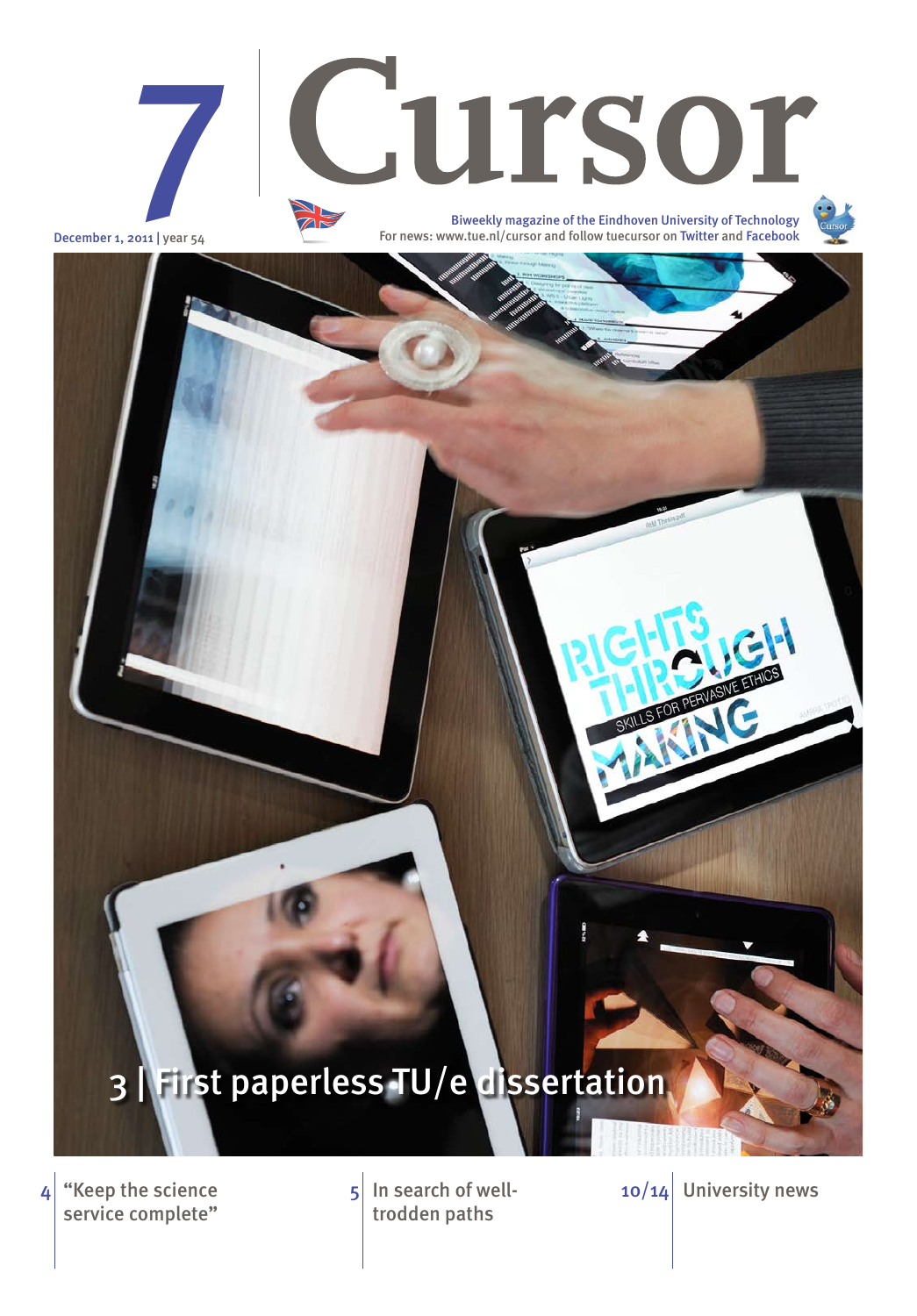### For Starters | 2

# Rewwwind www.tue.nl/cursor

# Colophon

#### **Editor in chief Han Konings**

**Executive editor**  Brigit Span

**Editorial staff** Judith van Gaal Tom Jeltes | Science Frits van Otterdijk Norbine Schalij **Monique van de Ven**

Enith Vlooswijk **Staff**  Fred Steutel

Nicole Testerink Gerard Verhoogt

**Photography**  Bart van Overbeeke

**Cover** Bart van Overbeeke

**Translation** Annemarie van Limpt (p. 2,3,5) Benjamin Ruijsenaars (p. 4)

> **Layout** Natasha Franc

**Affiliated with**  Hoger Onderwijs Persbureau

**Editorial board** prof.dr. C.J.H. Midden (voorzitter) prof.dr. J.W. Niemantsverdriet mw. A.C. Stevens- van Gennip T.H.J. Reijnaerts (studentlid) A. Roestenburg Anneliese Vermeulen-Adolfs (secretaris)

**Address editorial office** TU/e, Laplace 0.35 postbus 513, 5600 MB Eindhoven tel. 040 - 2474020, e-mail: cursor@tue.nl

> **Cursor online** www.tue.nl/cursor

**Print** Janssen/Pers, Gennep

**Advertisement** Bureau Van Vliet BV tel. 023 - 5714745



**© 2011. All rights reserved. No part of this publication may be reproduced without prior consent of the editor-in-chief. The editorial staff reserves the right to alter submitted articles.**



November 30, 2011 – Yesterday, November 30, TU/e presented the New Energy House (NEH) during the Smart Energy Regions Conference. TU/e launched the initiative to transform the energy issue in the built environment into business opportunities.

Over the next six years, the province of Noord-Brabant will contribute six million euro to NEH, businesses will provide 3.5 million, and TU/e will participate by sponsoring 660,000 euro.

November 29, 2011 - This week saw the start of the first-ever European Robotics Week. TU/e is present, too: from Thursday, December 1, Tech United will make available the full

blueprint of their service robot AMIGO as Robotic Open Platform (ROP). On Friday, December 2, there's a webcast on the RoboEarth project, including an interactive workshop.

November 23, 2011 - State Secretary Halbe Zijlstra doesn't mind having a chat with his foreign colleagues about

the price tag of foreign students. Still, he doesn't think the Netherlands will be reimbursed any time soon.

November 23, 2011 - Last week, the Executive Board approved the proposal to start a new major, 'Psychology and Technology', as part of the bachelor programme of Innovation Sciences.

There'll also be a new major for the bachelor program of Biomedical Engineering. Both majors will be part of the new Bachelor College and up and running in September of 2012.

### **TU/e launches New Energy House**

### **AMIGO unveiled at European Robotics Week**

### **The Netherlands still paying for foreign student**

### **Plan psychological and biomedical majors approved**

**Our Rewwwind feature provides you with snippets of last week's news. What happened online after the previous Cursor magazine was published?**

> I was confused when I first saw 'OP=OP' on a poster in a supermarket. I thought: "What a weird expression. Obviously, X is always equal to X". Later, I came to understand that it presents a very important formula reflecting a Dutch approach to time. However, let's take a step back to my past experience first. I must confess that before coming to Eindhoven I wasn't very organized at all. I used to be late or arrived at meetings at the very last minute.



After a few weeks of living here I realized that if I was to continue in the same manner I would never be successful. This simple idea came to me after a rather painful time collision. One day I

missed my bus by one minute and had to wait for the next one for half an hour. Subsequently, I missed the train and had to wait for the next one, which involved a transfer. Eventually, I was going to be late for an important appointment and had to cancel. The next possible date was two weeks away. So this one lazy minute in the morning cost me two weeks of undesired delay and seriously affected my plans. I learnt to appreciate time the hard way. Now, returning to 'OP=OP', I would like to extend its regular meaning to a more complex one. In fact, as a mathematician, I would rewrite it as a functional equation OP1(t)=OP2(t) where 't' refers to time. That way it may be interpreted as 'effectively utilize every minute of your life before it's gone misused'. This litlle bit of Dutch education won't be reflected in my diploma supplement but I don't care, because some life lessons are more important than formal courses and grades.

*Sultan Imangaliyev, from Kazakhstan, is a student of Systems & Control, Department of Mechanical Engineering*

# Clmn **Dutch life mathematics**

The Groep-één activists received a warm welcome last Monday, November 21. They presented a critical Sinterklaas rhyme and a bag of chocolate coins by means of protest against the proposed

cutbacks on the annual grant budget. Executive Board member Jo van Ham and University Secretary Harry Roumen accept the 'gifts' with a smile and sincere interest.

In 1969, things were very different. On October 23, several students invaded the -now gone- administrator's office in the Hoofdgebouw where the administrators (similar to members of the Board of Trustees) were in a meeting with Rector Van Trier at the time. The students demanded such meetings to be public and refused to leave the room. The occupation did not end well: 'A group of students that disagreed with the occupants finally cleared the room rather violently', says TH berichten, Cursor's predecessor. (NS)



#### **Student protests 1969 versus 2011**



**Cut the crap and get to work**

Next year will see some serious budget cuts for departments as well as services. It will undoubtedly result in many vacancies, due to either retirement or early leave, that won't be

filled. Thankfully, those left behind will be kept quite busy: apart from the work load of colleagues leaving, there's the imminent Bachelor College. Heaps of energy have been put into that already, but we'll be working even harder in 2012. Last Monday, personnel party PUR tried to touch on the issue of 'work load' with the Executive Board. What's cooking with the board chefs? It turns out the Board doesn't think they're the ones to solve the problem. Board member Jo van Ham feels the immediate supervisors are responsible. The sous chefs, so to speak. Even Rector Hans van Duijn, who was appropriately wearing suspenders, and in my mind had rolled-up sleeves too, kept stressing it was going to be a tough period. The title of this article sums up what this boils down to. Just so there won't be any misunderstandings.



### **Sint**

At Cursor it's a simple fact, to journalists it's quite correct That incidentally some freedom's great, like when you and Sint have a date Two-faced is the saintly man, yet speak only one face can Then interpretation is the thing, and you're allowed creative quoting Page four you'll see is quite a sight, hopefully reading it will bring delight It's an interview with TU/e's children's friend, forgetting his university he can't For the record: no one's lying.

But look at these men - just keep eyeing Then you'll understand the article's scope, **More on page 4-5 in the Dutch section**



so nothing has to be rectified we hope

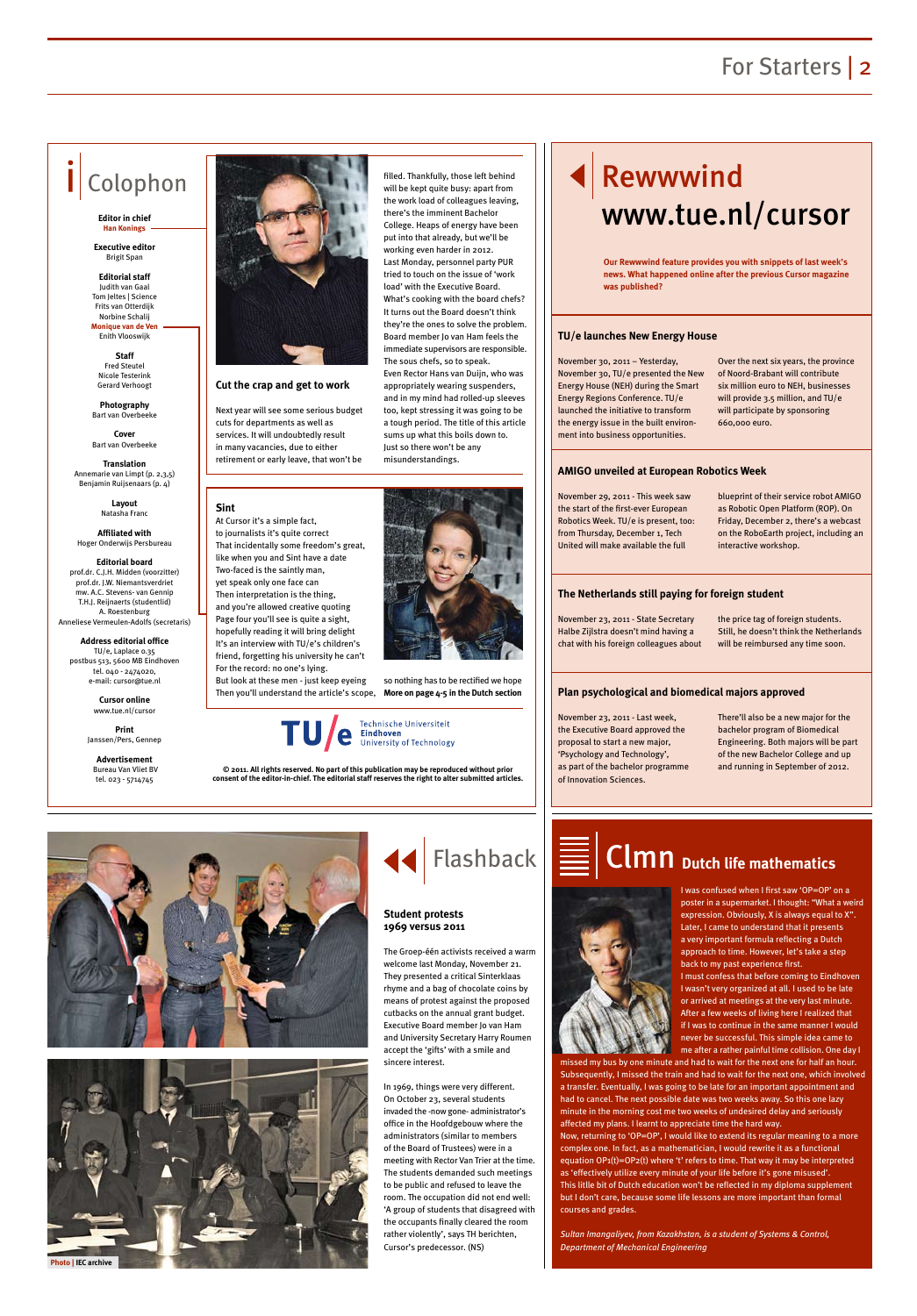## 3 For Starters december 1, 2011

 $\mathsf{X}$  Vox Academici

# First paperless TU/e dissertation in App Store



**651,2 megabytes** is the size of the iPad app containing PhD student Ambra Trotto's dissertation, which should result in the first TU/e PhD graduation with a paper-free dissertation on December 12

**307 pages** is the paper version she had to hand in at the Bureau Promoties en Plechtigheden (Graduations and Ceremonies) anyway

**8 workshops** were needed for her to shape a manifesto that calls for the realization of

a better world through design

**22nationalities** were involved in the project called 'Rights Through Making'

Prior to Trotto, only **1 Dutch researcher**, from the Rotterdam Erasmus University, had ever presented a dissertation in the form of a web application.

**Projecting directions on your lens while driving, secretly checking the Internet in your eye during an exam - it may all become reality with the new contact lens with built-in computer screen. Last week, American and Finnish researchers published promising results, but how does an electronic contact work? Are the uses that are expected from the lens realistic? And is the idea safe for the human eye and the visual faculty?**

The American and Finnish researchers have managed to create a contact with a built-in LED that lights up whenever a wireless signal is received. Tests conducted in rabbit's eyes didn't show any negative side effects. This rudimentary system could be the first step towards a comfortable screen lens. "Although the experimental lens has a mere one-pixel display, the great thing of this study is that there are useful applications already in this stage", says Gerard de Haan, part-time professor at the Electric Systems group (EE) as well as image/video processing expert at Philips. "Imagine the hard-of-hearing receiving a light signal for dangerous

situations behind them. And even for navigation only a few pixels are needed for directions. I do think the projection lens can be useful for the near future. Still, for the lens to replace computer screens altogether, much more time is needed."

"Basically, the system is nothing but a synthetic lens containing a circular antenna with a group of pixels in its center, or in a LED in this case. When worn on the eye, the display is too small to notice, meaning you won't focus on it. It's like a speck on your glasses: it sits there unnoticed; it may cause a slight lack of focus, but that's all. By adding a tiny Fresnel lens to each pixel (a special lens used for lighthouses, navigation light and in many SLR viewfinders, ed.) they are in fact focused on the retina. According to calculations the display can carry several hundred pixels-with-lenses without influencing our vision. And that would already make a useful screen."

# Will the electronic lens replace the computer screen? Prof.dr.ir. Gerard de Haan, professor of Imaging for Multimedia Systems

"A possible downside to the screen lens is the energy supply. The antenna provides enough energy to feed the

chip, over 100µW. That's enough for one pixel and control. But will it be enough for a greater number of pixels? I'm not entirely sure. For the energy to reach the small system, the antenna can only be two centimeters from the lens, and that's not a lot. After all, the antenna is not out in the open, but lodged in the vitreous. Because of that salty liquid in the eye, the antenna's efficiency diminishes. But you can't change the fact a contact is on the eye."

"A stronger transmitter isn't an option, because we have to take into account the overall heat development. Any more energy could damage the eye and the brain. In the current design, researchers closely followed the existing guidelines; the safety norm is easily met. Rabbits can now wear the contacts for forty minutes without any negative side effects, which is why I don't expect any problems for humans. And as far as the impact on the total visual system is concerned, the way people respond to this artificial, extra information in the eye: I'm confident there's already a large amount of information on that from the

world of augmented reality. I think especially short-term use is completely safe."

"Scientifically speaking, the screen lens isn't spectacular at all. It's a nifty functionality, that's for sure. But I think this design represents something else. It's a wonderful example of how various disciplines at a university can success-

fully cooperate, because that rarely happens. Precision mechanics, high-frequency technology for the antenna design, semiconductor technology for chip and LED, optics for the Fresnel lens design – an impressive number of departments have worked on this design, and I think that's marvelous. TU/e should learn from that." (NT)

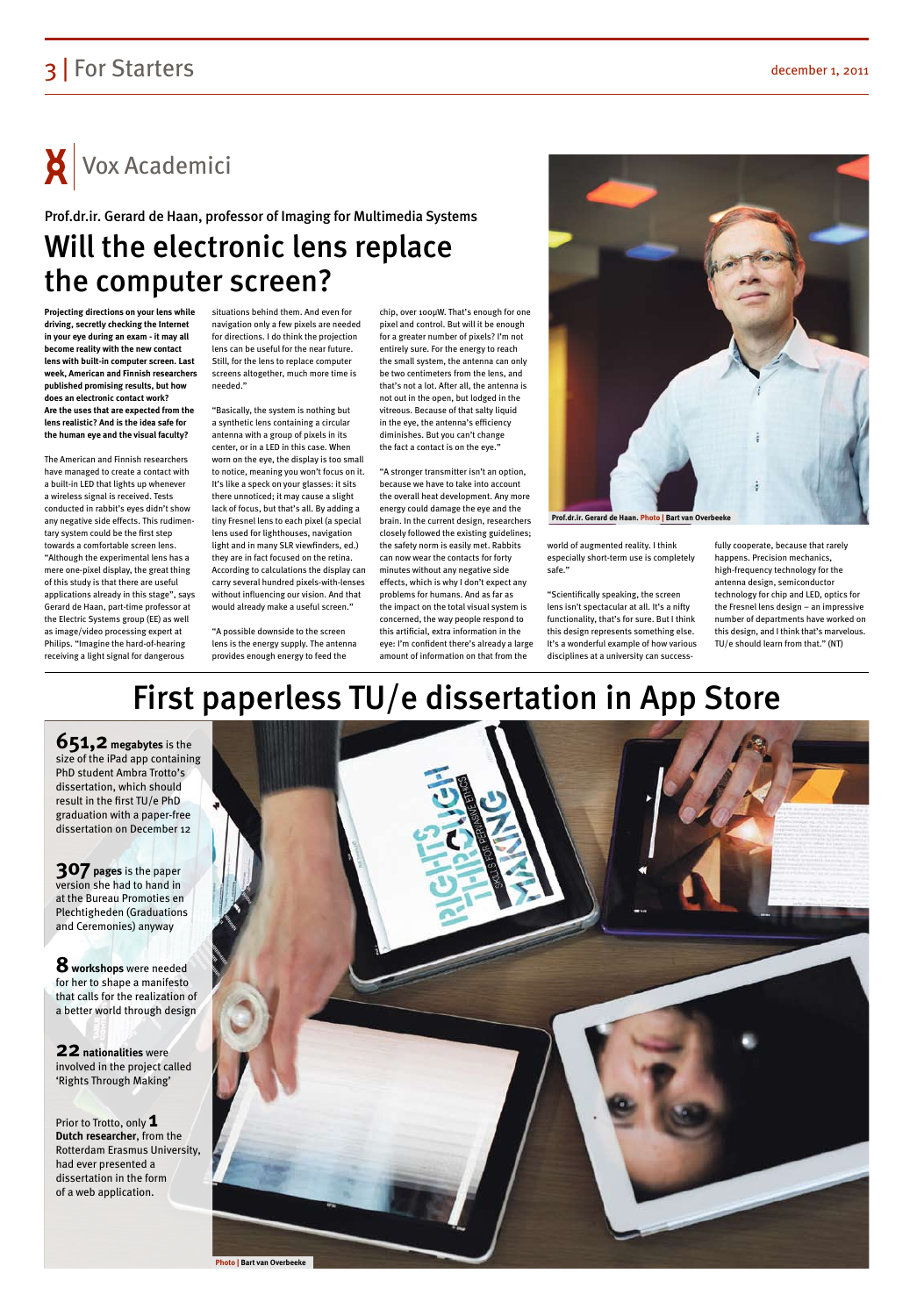# "Keep the science service complete"

*You studied physics and mathematics, yet in the meanwhile you also took up painting at the Gerrit Rietveld Academy. In these days of high tuition fees for long-term students and second study programs, could you have developed to become the person you are now?* "Let's be honest: it is getting more and more difficult. In this day and age I might have decided to attend a broad program like the one offered at the university college. We sometimes seem to forget that there is a certain rhythm in the way students develop. In the Netherlands we pretend that secondary school is the period when you can spread your wings, after which when you turn eighteen you go and study with one specific goal in mind. When I was eighteen, it so happened that this was applicable to me, but when I turned twenty I began to feel an itch again. Don't underestimate the human spirit. Occasionally it may appear to an outsider as if someone has lost the way, when all he or she is doing is looking around. If you're up to it, it should be possible to roam in total freedom. Students themselves also need to understand that they can always go in all directions. Some of them think that they're boarding a high-speed train. They're starting on an economics program and when they're fifty they are still economists. It is more of a slow train, however. It calls at many stations: you can always change. That's why it's useful to distinguish clearly between Bachelor and Master, so that students are forced to keep reflecting on their choices."

*If State Secretary for Education Zijlstra gets want he wants, a portion of the education budget will be earmarked to finance quality. Is that a good idea?*

"You should guard against too narrow a view of quality. An institute may excel with a university of applied sciences degree program for people at a lower level, who would otherwise drop out of the system. Or through cooperation with the business community. Or with a Master's program for the top-notch students. You need to take such diversity into account.

"Not always. It is necessary, for example, to offer a study like maths at different universities, even though it may be a small program. Many students first decide on a certain city and only choose their study program after that. So the number of maths students would drop dramatically if they all had to study in the same city. Besides, a discipline like maths has a serving function: other sciences benefit when there are good mathematicians affiliated with a university. This is also true for certain humanities, of course. A proper university should provide certain study programs, even if hardly anybody enrolled in them."

Yet it is important that there should be a certain competitive element in education. For scientific research the role of NWO (the Netherlands Organization for Scientific Research) has been

very important. There you need to fight to obtain funds and it has certainly improved the quality of science. A similar thing could well be done in education too. You do have to be honest, though: this can only be done with extra resources."

*The VVD (liberal party) then always says: if you can distribute new funds wisely, you can also do this with the existing budget.* "You should not build a mountain by digging a hole somewhere else. That hole cannot be dug out just like that. You would be unleashing too much negative energy. And if you really decide on a profile, we are talking about entire research groups and parts of curriculums that are switched to other institutes. The cost estimates of alterations are invariably too optimistic in their prognoses."

#### *The government also wants university research to acquire a more distinct profile, under the motto 'focus and mass'. What is your greatest concern in this respect?*

"That white spots might develop on the map of scientific research. If all universities make choices and only wish to do what they're good at, aren't we losing any disciplines then? Take astronomy, a small specialist

field which is close to my heart. It is scattered over various universities. In Utrecht they decided to discard astronomy. It would be a pity if the other universities made the same choice. If a university drops a beautiful cup, then that's regrettable, but it's only one cup. In fact, however, it means that the service is not complete any longer. Who worries about the whole science service? That task lies with the KNAW and should be the concern of The Hague. So the question is not only: how are the separate institutes doing? It is also: how is the whole field of science doing?

*So if a Department becomes too small, it should merge with a sister Department at another institute?*

#### *Dutch scientists are performing remarkably well. Why should we adjust anything at all?*

"Think of the Queen of Hearts from Alice in Wonderland: she has to keep running to stay in her place. Flows of subsidies tend to change. Europe is becoming more and more important and may well decide to double its budget. There will be more large-scale subsidies for big projects. You must take that into account. It is true, though, that I tend to react with some measure of reserve. We are the ninth country globally in the number of citations in science. For a small country like the Netherlands that is enormous. Our scientists are nearly the most productive in the world; only Switzerland is above us. We don't need to make distinct choices time and again. The offer can stay complete alright."

#### *You are pleading for extra funds for science, yet the Dutch scientific world is doing well paradoxically enough, even though resources are scarce.* "In actual fact there is no paradox. I've read that Dutch physicists are on average the best in the world, when you consider the impact of their research. However, there aren't that many Dutch physicists. Only the very best ones become professors, for there are only



a few chairs to be divided. I wouldn't mind if the Netherlands dropped to the second place in that respect, if it meant that we would have a couple of extra professors of physics. Moreover, you shouldn't forget that today's good scientists are in the middle of their careers. They've had a run-up of twenty years. You might compare that to the stars we actually see twinkling: it is the light of decades ago. I do worry. When I see what today's options are for young people, I predict that Dutch science will definitely not grow."

**Interview | HOP Archive photo | Rien Meulman**

**While a distinct profile is valuable, universities should not focus only on their strengths. Together they should uphold all disciplines, according to scientist and KNAW president Robbert Dijkgraaf. Before long he will move from the Netherlands to accept a dream job as director at the Institute for Advanced Study in Princeton, once the workplace of Einstein.**

### "Don't underestimate the human spirit"

Robbert Dijkgraaf (1960) studied physics and mathematics in Utrecht. Between

whiles he temporarily switched to the Gerrit Rietveld Academy. Later he obtained a PhD cum laude at Nobel Prize winner Gerard 't Hooft and engrossed himself in string theory: the school in theoretical physics which postulates that all phenomena (light, energy, matter) have the same basis at the minutest level, just like strings in various excitations produce different sounds. He was visiting professor at Harvard, Berkeley and Kyoto and at the MIT, among other places. He worked at Princeton for a while and is now university professor at the University of Amsterdam (UvA). He will not complete his second term as president of the KNAW (Royal Netherlands Academy of Arts and Sciences). He is to become director of the Institute for Advanced Study in Princeton, where he was active during two earlier stints. He will continue as professor at the UvA and as co-chairman of the international association of scientific academies: the InterAcademy Council. In 2003 he was awarded the highest Dutch scientific distinction: the Spinoza Prize. The money coming with the prize he used to finance **www.proefjes.nl**, a website with everyday tests for children from eight years old. He is broadly commended for the zeal he displays in making science accessible to outsiders.

# Who is Dijkgraaf?